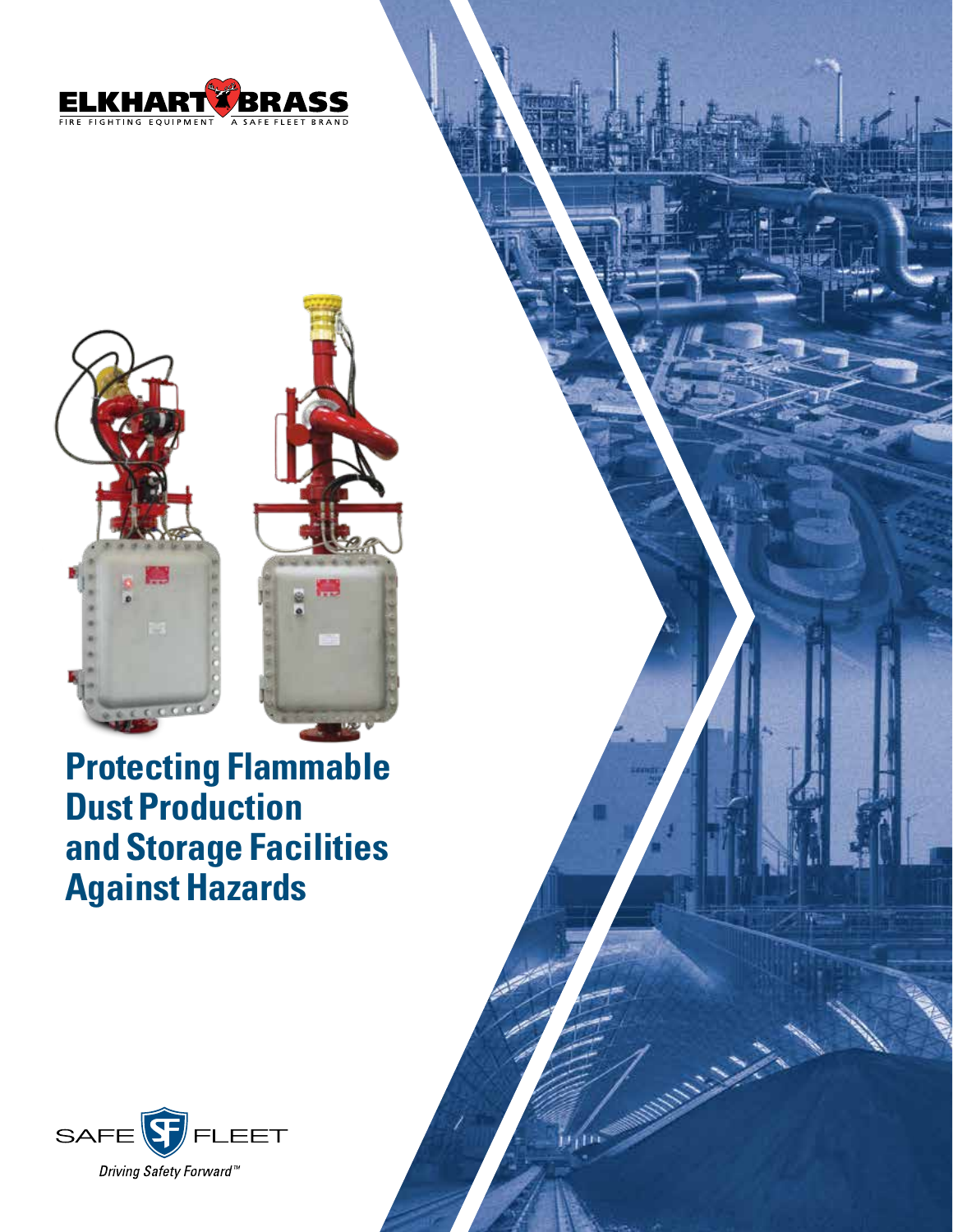# **Hydraulic Remote Control Fire Protection System**

The Elkhart Brass hydraulic remote control fire protection system is designed to provide reliable industrial fire protection solution for Zone 21, Zone1, Class I, Class II and Class III classified locations. The fully remote controllable solution design enables ease of install and operation and incorporates high quality, system reliability and flexibility required for modern industrial fire protection application.

The new Elkhart Brass hydraulic remote control system is feature rich and offers the industry most cost efficient and reliable industrial fire protection solution of its class.

- **Absolute position feedback via** analog encoders enable monitor to maintain pre-programmed coordinates after power loss.
- § Suitable for following classified areas
	- § Class I, Division 1, Zone 1 Groups B, C, D, T6
	- § Class II, Division 1, Zone 21 Groups F & G, T6
	- § Class III, Division 1
	- § Ex II 2 G AEx d IIB+HT6 Gb
	- § Ex II 2 D AEx d IIIB T6 Db
- § 85 Brass monitor construction for corrosive environment and sea water applications
- § Double-race, brass bearings on vertical and horizontal swivels ensures monitor reliability and durability
- § Optional manual override enables manual control at any time as desired
- § Automatic vertical and horizontal oscillation
- § Communication with facility fire detection and alarm system enables system activation via fire alarm input
- § Group response enables grouping and activation of group(s) of monitors with input from fire detection system
- Networkable
	- § up to 10 nodes per system with RF network
	- Up to 16 nodes per system with Operator Control Panel (OCP) network via ethernet IP
- **Ethernet IP network communication** protocol enables network communication over facility ethernet network
- § Cat 5e copper or Fiber (multimode or single mode) networking
- § Up to 2 miles (3.2 km) distance between nodes
- § Optional portable Radio Frequency (RF) control with up to 1000 ft (305 m) range
- Integration with ancillary devices such as flame and heat detection systems
- § NEMA 4X OCP enclosure enables outdoor mount of the OCP
- § 5 Year limited warranty for monitor system and 2-year limited warranty for control panels/units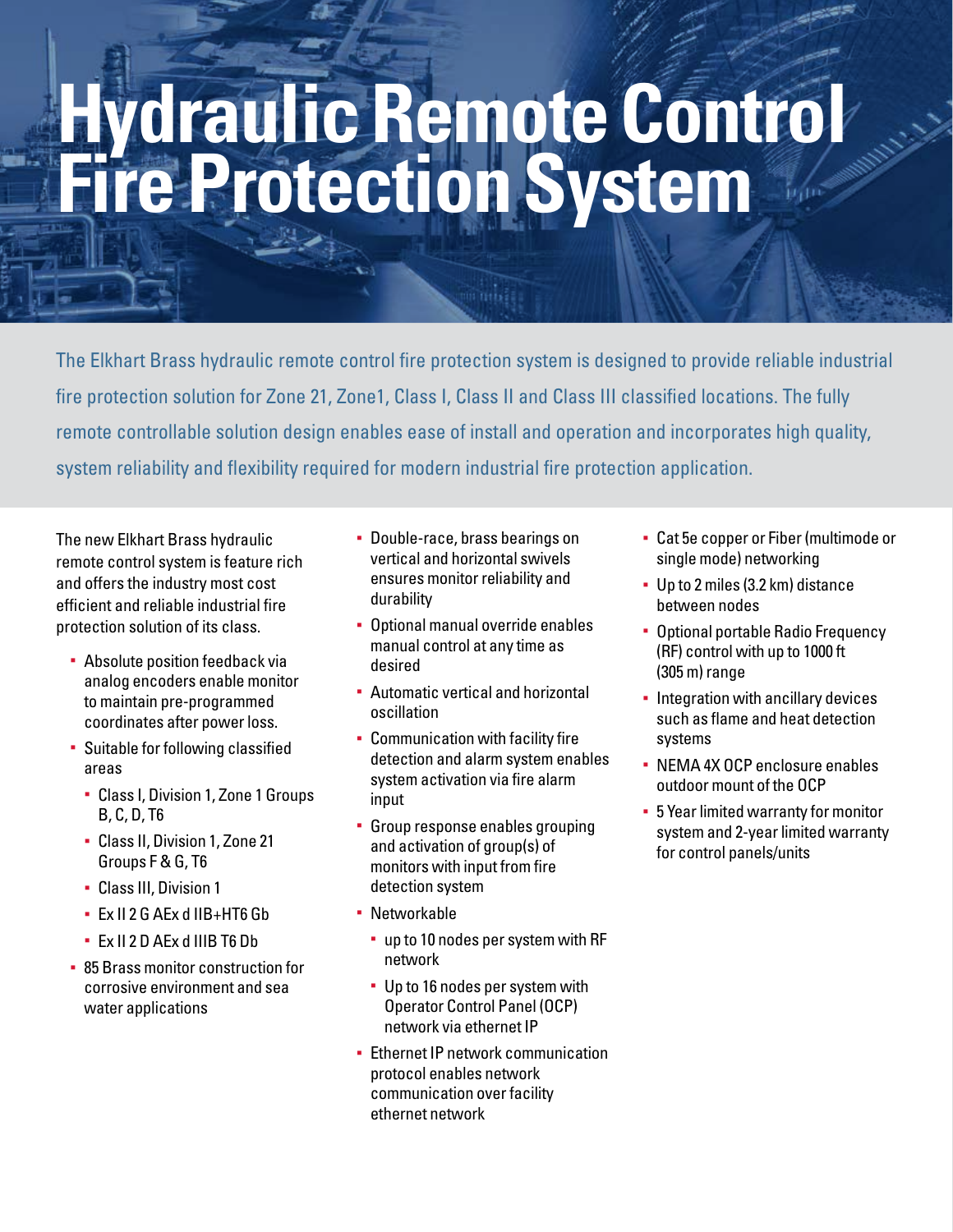## **Compact**

A combo unit with pump actuation system and OCP in the same enclosure

- § Capable of automatic vertical and horizontal oscillation
- Capable of system activation via facility fire alarm input
- Capable of manual override with left/right, up/down and straight/fog toggle switches
- Networkable with optional RF control for up to 20 nodes per network system
- Capable of group activation via RF network with optional RF control

#### **Select**

The select package prevents local operator exposure to the hazard with an (OCP) outside of the hazard zone. Up to 3000 ft distance between monitor system and OCP with 12 AWG conductor

- § Capable of system activation via facility fire alarm input
- § Capable of manual override with OCP left/right, up/down and straight/fog toggle switches
- Networkable with optional RF control for up to 20 nodes per network system
- Capable of group activation with RF network via optional RF control

# **Premium**

The premium package prevents local operator exposure to the hazard with (OCP) outside of the hazard zone and enable control from remote location via HMI consul.

- Capable of system activation via facility fire alarm input
- Capable of manual override with either OCP left/right, up/down and straight/ fog toggle switches or via remote HMI consul
- § Networkable with either fiber (multimode/single mode), Cat 5e copper. Up to 16 nodes per network system
- Capable of group activation
- § Optional RF control available

# **Optional**

RF Control Optional RF control enables portable Radio Frequency (RF) control

- § 000 to 2000 feet RF control range
- Networking capability with up to 20 nodes per network system
- § Enables group activation for compact and select packages